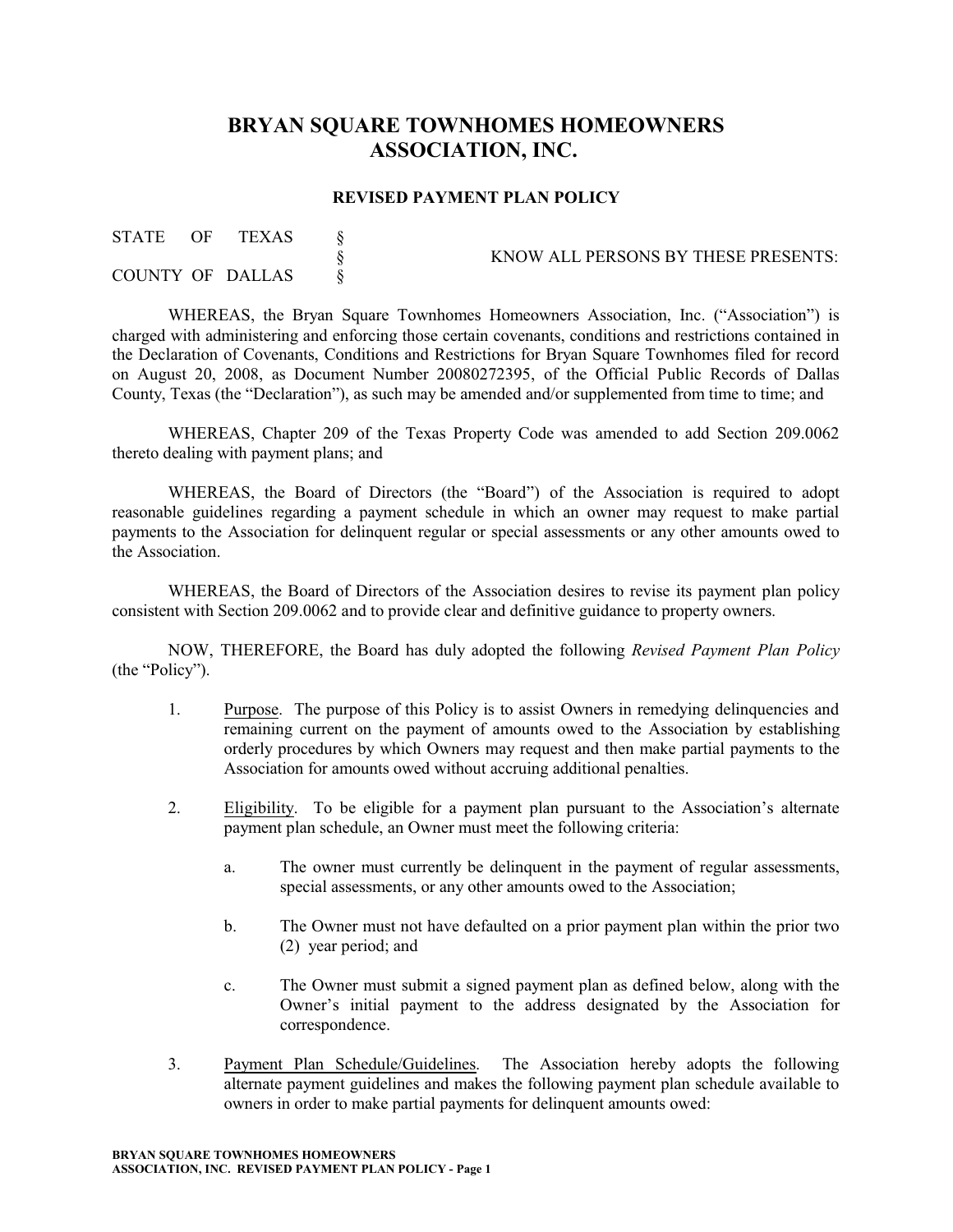- a. Requirements of Payment Plan Request. Within forty-five (45) days of the date of the initial letter which informs the owner of the right to request a payment plan, an owner must submit a signed acceptance of the payment plan schedule described below to the Association's management company.
- b. Term. The term of the payment plan or schedule is three (3) months.
- c. Date of Partial Payments under Plan. The Owner must submit an initial payment at the time of the submission of the Owner's payment plan agreement. Such submission must be signed by all Owners. The initial payment must be in an amount equal to twenty-five percent (25%) of the delinquent amount owed. Thereafter, the Owner must make all additional monthly installments under the payment plan agreement in equal amounts commencing on 1<sup>st</sup> day of the month following the expiration of 30 days after the date of the execution of the payment plan agreement.

The Owner may pay off, in full, the balance under the payment plan at any time. All payments must be received by the Association at the Association's designated mailing address or lock box for all payments. Payments may be made through auto draft bill payment, in check or certified funds, or by credit card (to the extent the Association is set up to receive payment by credit card).

- d. Correspondence. Any correspondence to the Association regarding the amount owed, the payment plan, or such similar correspondence must be sent to the address designated by the Association for correspondence. Such correspondence shall not be included with an Owner's payment.
- e. Amounts Coming Due During Plan. Owners are responsible for remaining current on all assessments and other charges coming due during the duration of the Owner's payment plan and must, therefore, timely submit payment to the Association for any amounts coming due during the duration of the Owner's payment plan.
- f. Additional Charges. An Owner's balance owed to the Association shall not accrue late fees or other monetary penalties (except interest) while such Owner is in compliance with a payment plan under the Association's alternate payment plan schedule.

Owners in a payment plan are responsible for reasonable costs associated with administering the plan, and for interest on the unpaid balance, calculated at the highest rate allowed by the governing documents or by law.

The costs of administering the plan and interest shall be included in calculating the total amount owed under the payment plan and will be included in the payment obligation. The costs of administering the payment plan may include a reasonable charge for preparation and creation of the plan, as well as a monthly monitoring fee of no less than \$5.00 per month.

g. Other Payment Arrangements. At the discretion of the Board of Directors, and only for good cause demonstrated by an Owner, the Association may accept payment arrangements offered by Owners which are different from the above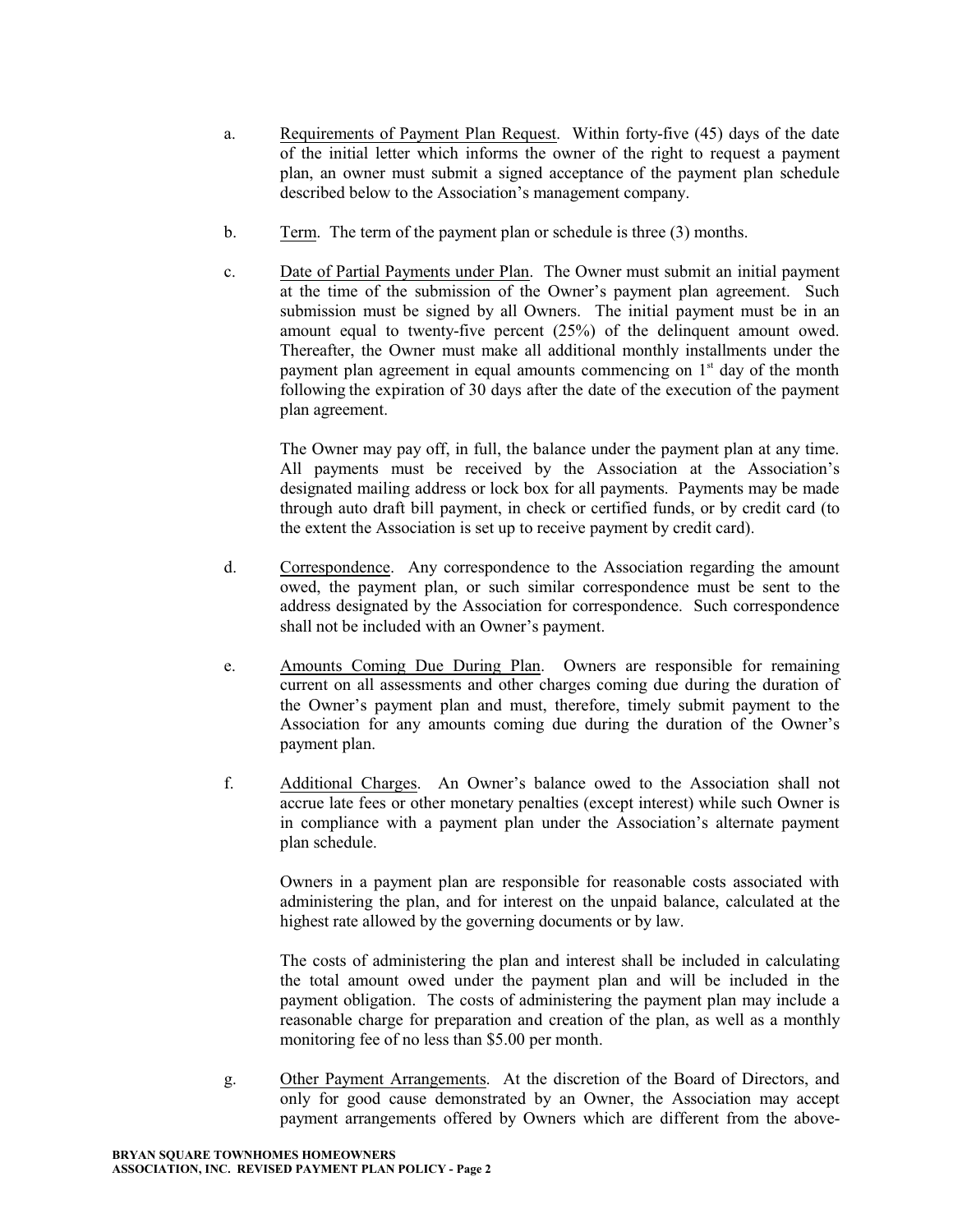cited guidelines, provided that the term of payments is no less than three (3) months nor longer than eighteen (18) months.

The Association's acceptance of payment arrangements that are different from the approved payment plan schedule/guidelines hereunder shall not be construed as a waiver of these guidelines nor authorize an owner to be granted a payment plan which differs from the one herein provided.

4. Default. If an Owner fails to timely submit payment in full of any installment payment (which installment payment must include the principal owed, the administration fees assessed to the plan and interest charges), or fails to timely pay any amount coming due during the duration of the plan, the Owner will be in default.

If an Owner defaults under a payment plan, the Association may proceed with collection activity without further notice. If the Association elects to provide a notice of default, the Owner will be responsible for all fees and costs associated with the drafting and sending of such notice. In addition, the Owner is hereby on notice that he/she will be responsible for any and all costs, including attorney's fees, of any additional collection action which the Association pursues.

- 5. Board Discretion. Any Owner who is not eligible for a payment plan under the Association's alternate payment plan schedule may submit a written request to the Board for the Association to grant the Owner an alternate payment plan. Any such request must be directed to the person or entity currently handling the collection of the Owner's debt (i.e. the Association's management company or the Association's attorney). The decision to grant or deny an alternate payment plan, and the terms and conditions for any such plan, will be at the sole discretion of the Association's Board of Directors.
- 6. Severability and Legal Interpretation. In the event that any provision herein shall be determined by a court with jurisdiction to be invalid or unenforceable in any respect, such determination shall not affect the validity or enforceability of any other provision, and this Policy shall be enforced as if such provision did not exist.

Furthermore, the purpose of this Policy is to satisfy the legal requirements of Section 209.0062 of the Texas Property Code. In the event that any provision of this Policy is deemed by a court with jurisdiction to be ambiguous or in contradiction with any law, this Policy and any such provision shall be interpreted in a manner that complies with an interpretation that is consistent with the law.

This Policy is effective upon recordation in the Public Records of Dallas County, Texas and supersedes any policy regarding payment plans which may have previously been in effect. Except as affected by Section 209.0062 and/or by this Policy, all other provisions contained in the Declaration or any other dedicatory instrument of the Association shall remain in full force and effect.

This is to certify that the foregoing Policy was adopted by the Board at a meeting of the same held \_\_\_\_\_\_\_\_\_\_\_\_\_\_\_\_\_, and has not been modified, rescinded or revoked.